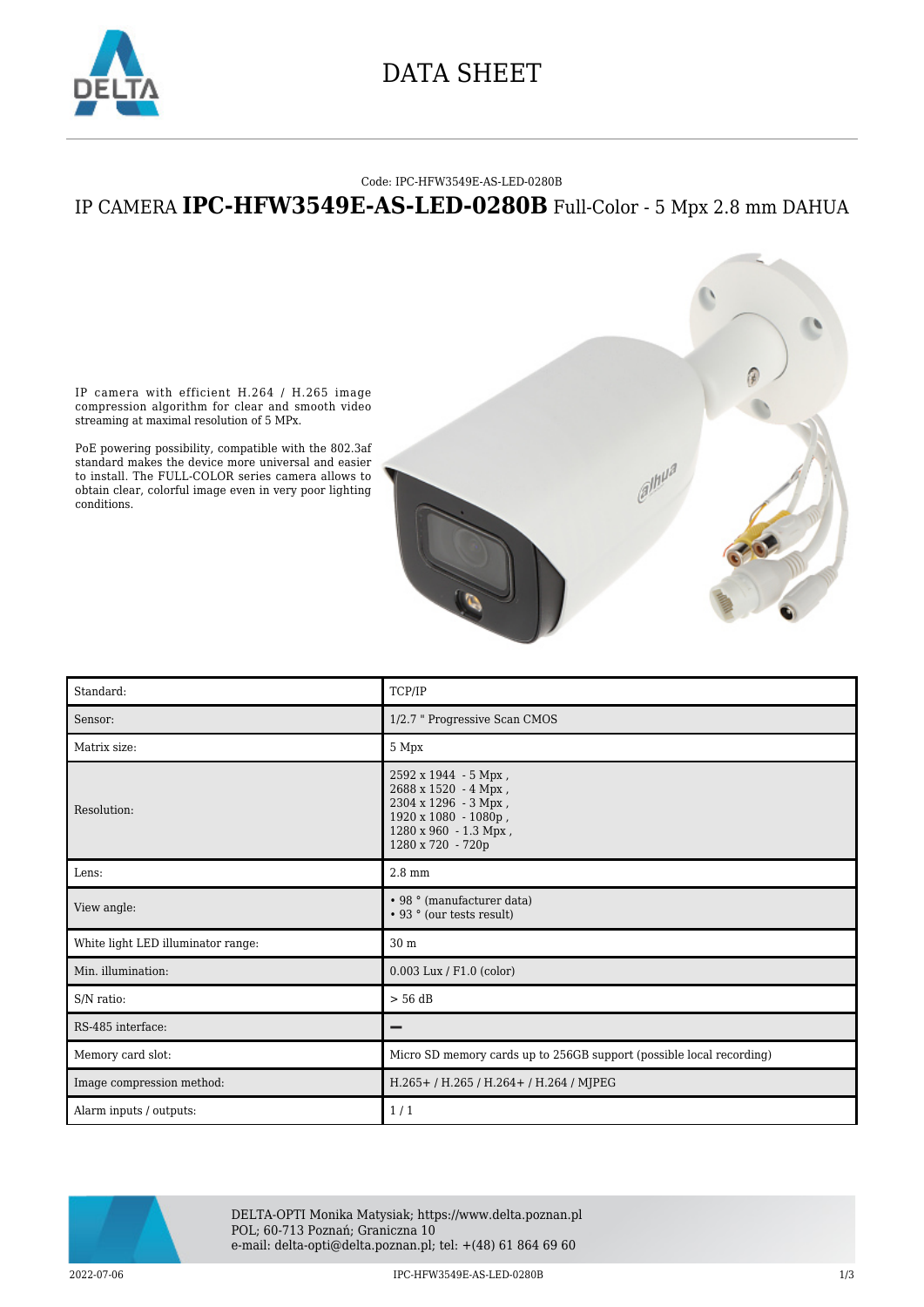

# DATA SHEET

| Audio:                         | • Microphone built-in<br>• External microphone input<br>· Audio output<br>• Bi-directional audio streaming support<br>• Audio detection                                                                                                                                                                                                                                                                     |
|--------------------------------|-------------------------------------------------------------------------------------------------------------------------------------------------------------------------------------------------------------------------------------------------------------------------------------------------------------------------------------------------------------------------------------------------------------|
| Main stream frame rate:        | 20 fps @ 5 Mpx<br>25 @ 4 Mpx                                                                                                                                                                                                                                                                                                                                                                                |
| Network interface:             | 10/100 Base-T (RJ-45)                                                                                                                                                                                                                                                                                                                                                                                       |
| Network protocols:             | IPv4/IPv6, HTTP, HTTPS, TCP, UDP, ARP, RTP, RTSP, RTCP, RTMP, SMTP, FTP,<br>SFTP, DHCP, DNS, DDNS, QoS, UPnP, NTP, Multicast, ICMP, IGMP, NFS, SAMBA,<br>PPPoE, IEEE 802.1x, SNMP                                                                                                                                                                                                                           |
| <b>WEB</b> Server:             | Built-in                                                                                                                                                                                                                                                                                                                                                                                                    |
| Max. number of on-line users:  | 20                                                                                                                                                                                                                                                                                                                                                                                                          |
| ONVIF:                         | 19.06                                                                                                                                                                                                                                                                                                                                                                                                       |
| Main features:                 | • WDR - 120 dB - Wide Dynamic Range<br>• 3D-DNR - Digital Noise Reduction<br>• ROI - improve the quality of selected parts of image<br>• Possibility to change the resolution, quality and bit rate<br>• Motion Detection<br>• Configurable Privacy Zones<br>• Mirror - Mirror image<br>• IVS analysis : intrusion, crossing the line (tripwire) - classification of people and<br>vehicles, scene changing |
| Power supply:                  | $\cdot$ PoE (802.3af),<br>• 12 V DC / 700 mA                                                                                                                                                                                                                                                                                                                                                                |
| Power consumption:             | < 8.4 W                                                                                                                                                                                                                                                                                                                                                                                                     |
| Mobile phones support:         | Port no.: 37777 or access by a cloud (P2P)<br>• Android: Free application DMSS<br>• iOS (iPhone): Free application DMSS                                                                                                                                                                                                                                                                                     |
| Default IP address:            | 192.168.1.108                                                                                                                                                                                                                                                                                                                                                                                               |
| Default admin user / password: | $admin / -$<br>The administrator password should be set at the first start                                                                                                                                                                                                                                                                                                                                  |
| Web browser access ports:      | 80, 37777                                                                                                                                                                                                                                                                                                                                                                                                   |
| PC client access ports:        | 37777                                                                                                                                                                                                                                                                                                                                                                                                       |
| Mobile client access ports:    | 37777                                                                                                                                                                                                                                                                                                                                                                                                       |
| Port ONVIF:                    | 80                                                                                                                                                                                                                                                                                                                                                                                                          |
| RTSP URL:                      | rtsp://admin:hasło@192.168.1.108:554/cam/realmonitor?channel=1&subtype=0 -<br>Main stream<br>rtsp://admin:haslo $@192.168.1.108.554/cam/realmonitor?channel=1$ &subtype=1 - Sub<br>stream                                                                                                                                                                                                                   |
| Housing:                       | Compact - Metal                                                                                                                                                                                                                                                                                                                                                                                             |
| Color:                         | White + Black                                                                                                                                                                                                                                                                                                                                                                                               |
| "Index of Protection":         | IP67                                                                                                                                                                                                                                                                                                                                                                                                        |
| Vandal-proof:                  |                                                                                                                                                                                                                                                                                                                                                                                                             |
| Operation temp:                | $-40 °C  60 °C$                                                                                                                                                                                                                                                                                                                                                                                             |